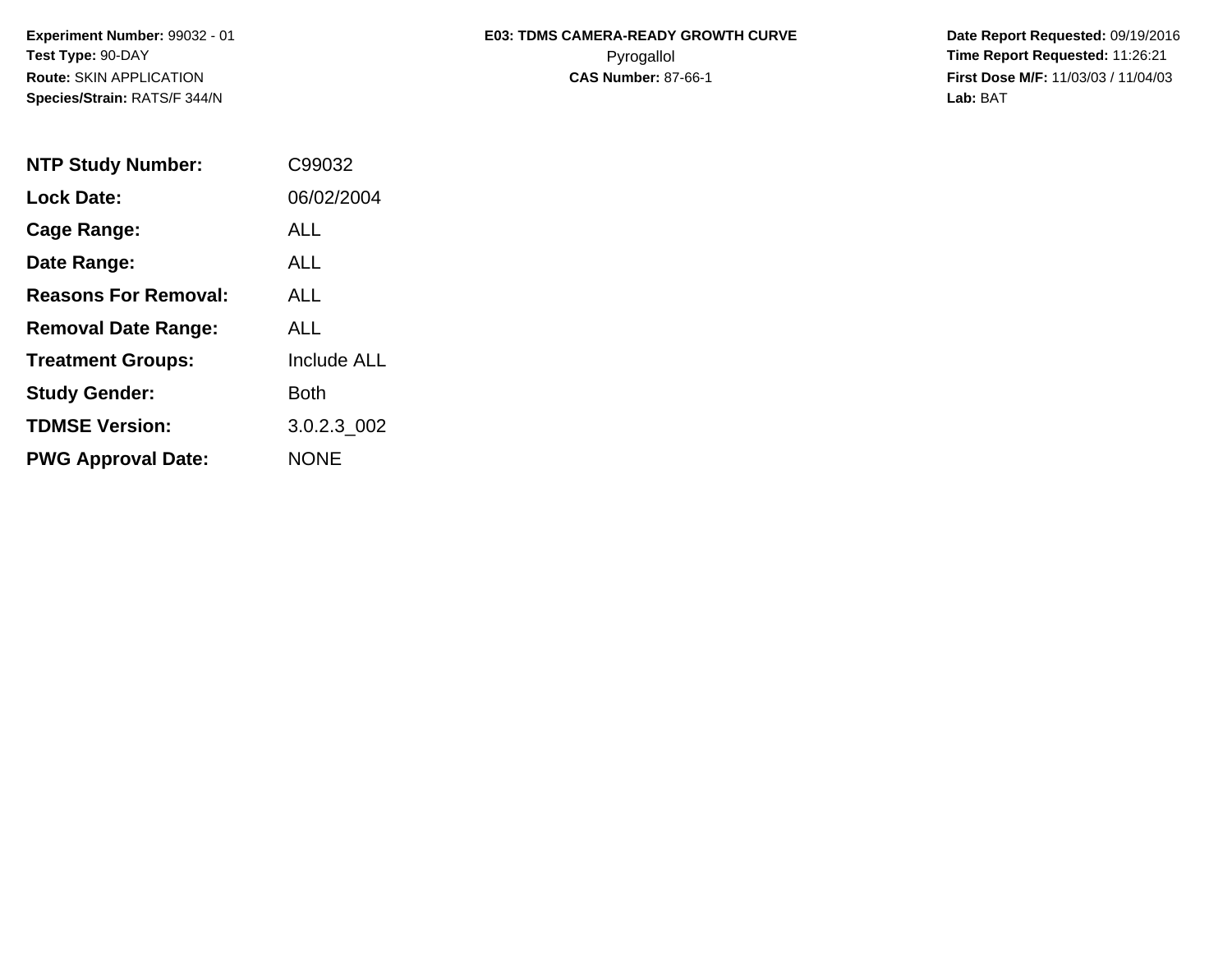Experiment Number: 99032 - 01 Test Type: 90-DAY Route: SKIN APPLICATION Species/Strain: RATS/F 344/N

Date Report Requested: 09/19/2016 Time Report Requested: 11:26:21 First Dose M/F: 11/03/03 / 11/04/03 Lab: BAT